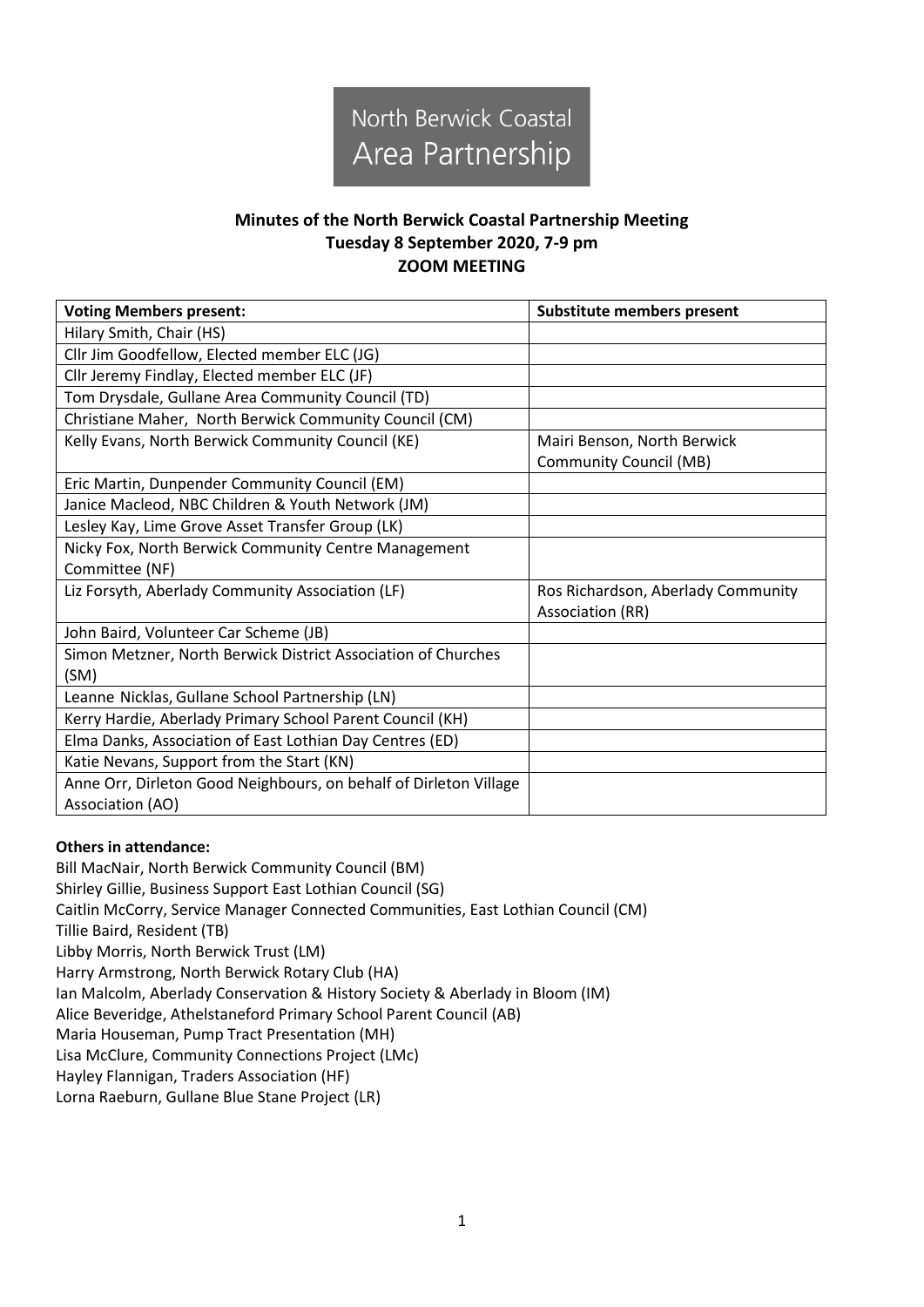## **Apologies**:

Ian Donald, Association Day Care Centre (IM) Derek Carter, Dirleton Village Association (DC) Laura Forrest, Sustaining North Berwick (LF) Jonathan Best, NB Environment Trust (JB) Jane McMinn, North Berwick Harbour Trust (JM)

| <b>AGENDA ITEM</b> |                                                                                | <b>KEY DISCUSSION POINTS, DECISIONS</b>                                                                                                                           | <b>FOR THE</b>   |  |  |
|--------------------|--------------------------------------------------------------------------------|-------------------------------------------------------------------------------------------------------------------------------------------------------------------|------------------|--|--|
|                    |                                                                                | <b>Actions</b>                                                                                                                                                    | <b>ATTENTION</b> |  |  |
|                    |                                                                                |                                                                                                                                                                   | <b>OF</b>        |  |  |
|                    | 1. Welcome, Introductions and Apologies, Minutes from Previous Meetings        |                                                                                                                                                                   |                  |  |  |
|                    |                                                                                | HS welcomed everyone to the meeting. Apologies were noted.                                                                                                        |                  |  |  |
|                    | HS advised that this meeting would be recorded.<br>2. Minutes Previous Meeting |                                                                                                                                                                   |                  |  |  |
|                    |                                                                                | IM advised that his designation should be amended to Ian Malcolm, Aberlady                                                                                        |                  |  |  |
|                    |                                                                                | Conservation & History Society & Aberlady in Bloom (IM). Notes from zoom                                                                                          | SG               |  |  |
|                    |                                                                                | meeting on 28 <sup>th</sup> July 2020 were agreed and accepted with the appropriate                                                                               |                  |  |  |
|                    |                                                                                | change.                                                                                                                                                           |                  |  |  |
|                    |                                                                                |                                                                                                                                                                   |                  |  |  |
|                    | 3. Matters Arising                                                             |                                                                                                                                                                   |                  |  |  |
|                    |                                                                                | Youth Worker - covered by Children and Youth Network report.                                                                                                      |                  |  |  |
|                    |                                                                                | Traffic and road signage confusion - All concerns received have been directed                                                                                     |                  |  |  |
|                    |                                                                                | to Transportation                                                                                                                                                 |                  |  |  |
| 4.                 | <b>Declaration of Interest</b>                                                 |                                                                                                                                                                   |                  |  |  |
|                    |                                                                                | No declarations other than those of the applicants.                                                                                                               |                  |  |  |
| 5.                 |                                                                                | <b>Reports from Sub Groups</b>                                                                                                                                    |                  |  |  |
|                    |                                                                                | NBC Children & Youth network                                                                                                                                      |                  |  |  |
|                    |                                                                                | JMc reported that no meetings have been held yet. JMc confirmed the group                                                                                         |                  |  |  |
|                    |                                                                                | would be focusing on the impact COVID has had and building up resilience for                                                                                      |                  |  |  |
|                    |                                                                                | children, families and the young people in the community. JMc will report back                                                                                    |                  |  |  |
|                    |                                                                                | at the next partnership meeting with an update.                                                                                                                   |                  |  |  |
|                    |                                                                                | LK gave update re Mental Health Worker. Interviews are being held soon to fill 6<br>new Mental Health Youth worker posts for each High School in East Lothian. LK |                  |  |  |
|                    |                                                                                | thanked the Partnership for agreeing to continue its support of the current                                                                                       |                  |  |  |
|                    |                                                                                | project as appointments are made. CM added that there were also additional                                                                                        |                  |  |  |
|                    |                                                                                | resources to provide a counselling service across all cluster areas to help address                                                                               |                  |  |  |
|                    |                                                                                | the Mental Health needs. This will cover primary schools also.                                                                                                    |                  |  |  |
|                    |                                                                                |                                                                                                                                                                   |                  |  |  |
|                    |                                                                                | <b>Lime Grove Group</b>                                                                                                                                           |                  |  |  |
|                    |                                                                                | LK informed the meeting that the appeal had been turned down by the Scottish                                                                                      |                  |  |  |
|                    |                                                                                | Government. HS thanked LK and everyone involved in the Lime Grove Asset                                                                                           |                  |  |  |
|                    |                                                                                | Transfer for their hard work and commitment.                                                                                                                      |                  |  |  |
|                    |                                                                                | <b>NBC Health &amp; Wellbeing Association</b>                                                                                                                     |                  |  |  |
|                    |                                                                                | The group has reviewed its aims and objectives and set a number of goals it will                                                                                  | <b>HS</b>        |  |  |
|                    |                                                                                | work to achieve over the coming months. Details will be circulated to the AP                                                                                      |                  |  |  |
|                    |                                                                                | members.                                                                                                                                                          |                  |  |  |
|                    |                                                                                | Community Connection Project: Chair of the new Management Group reported                                                                                          |                  |  |  |
|                    |                                                                                | that they are hoping to become a charitable organisation, recognised by OSCR                                                                                      |                  |  |  |
|                    |                                                                                | very soon. The Befriending aspect, created in response to COVID is continuing to                                                                                  |                  |  |  |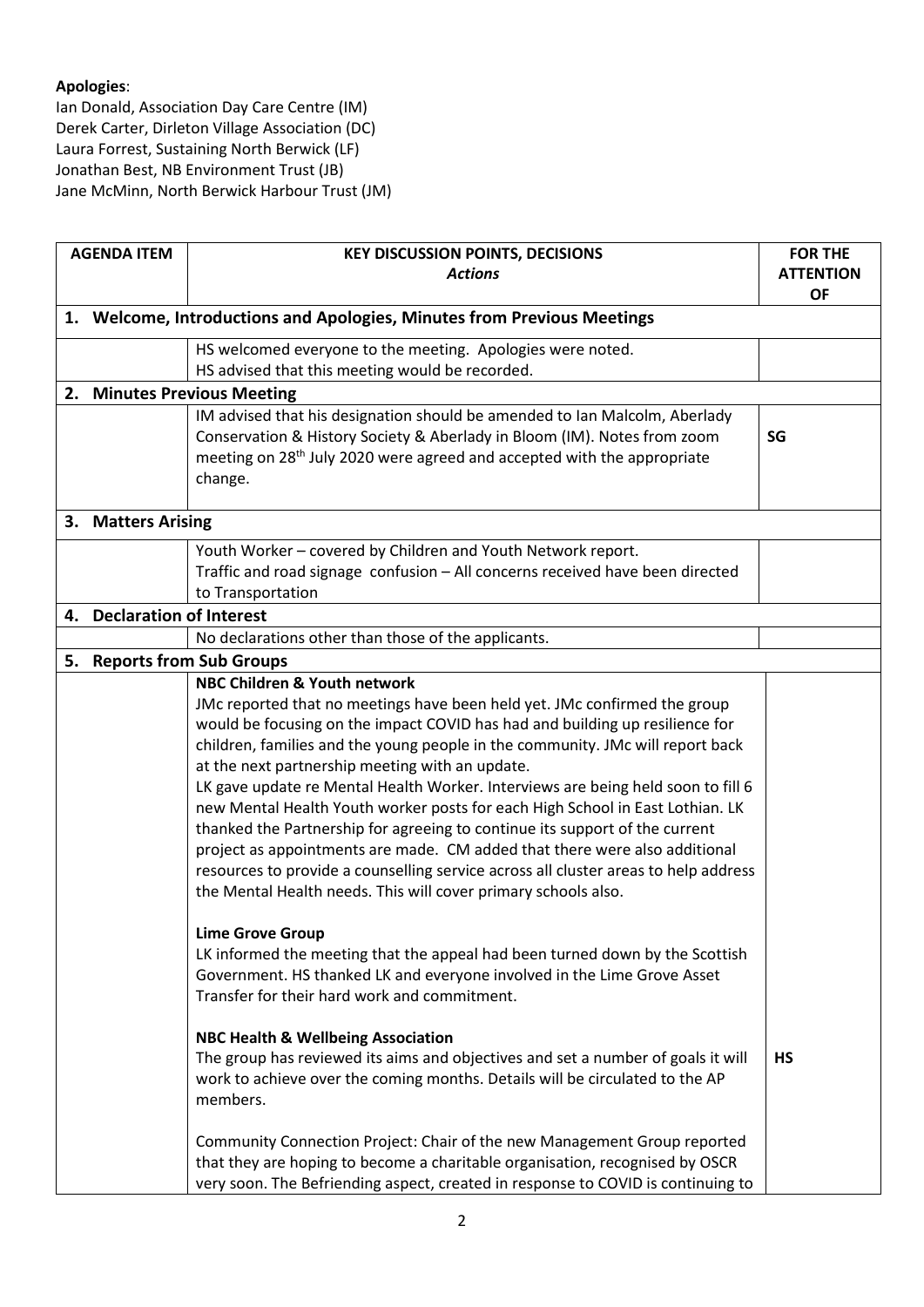| develop and will need more support very soon. They are looking to appoint a<br>treasurer. If anyone can help, please get in touch via nbc-<br>communityconnections@outlook.com. |                                                                                                                                                                                                                                                                                                                                                                                                                                                                                                                                                                                                                                                                                                                                                                                                                                                                                                 | <b>ALL</b>              |
|---------------------------------------------------------------------------------------------------------------------------------------------------------------------------------|-------------------------------------------------------------------------------------------------------------------------------------------------------------------------------------------------------------------------------------------------------------------------------------------------------------------------------------------------------------------------------------------------------------------------------------------------------------------------------------------------------------------------------------------------------------------------------------------------------------------------------------------------------------------------------------------------------------------------------------------------------------------------------------------------------------------------------------------------------------------------------------------------|-------------------------|
|                                                                                                                                                                                 | <b>NBC On the Move</b><br>Safer Routes to School: email circulated from Stantec has generated some<br>confusion re duplication. HS agreed to contact Transportation for clarification<br>Being a considerate community. The group discussed increasing tensions<br>between road and pavement/path users. HS reported the groups concerns re<br>specific instances of poor behaviour and their wish to "badge" the North Berwick<br>Area as being a considerate community, one where kindness is fundamental to<br>all that goes on. HS asked that AP members think about how this might be                                                                                                                                                                                                                                                                                                      | <b>HS</b><br><b>ALL</b> |
|                                                                                                                                                                                 | achieved and share their suggestions.<br>HA asked if anyone had done a survey regarding commercial vehicle using the<br>roads through the towns. HS will check with transportation if any<br>surveys/consultations have been carried out.                                                                                                                                                                                                                                                                                                                                                                                                                                                                                                                                                                                                                                                       | <b>HS</b>               |
| 6. Village Representation                                                                                                                                                       |                                                                                                                                                                                                                                                                                                                                                                                                                                                                                                                                                                                                                                                                                                                                                                                                                                                                                                 |                         |
|                                                                                                                                                                                 | Whitekirk - EM advised they were in discussion regarding buying the village hall<br>from the Church of Scotland. Have had donations amounting to £22,000 and are<br>looking forward to being able to use it.                                                                                                                                                                                                                                                                                                                                                                                                                                                                                                                                                                                                                                                                                    |                         |
|                                                                                                                                                                                 | Dirleton - AO reported on the ongoing work with Dirleton Good Neighbours in<br>helping residents stay active, healthy and connected.                                                                                                                                                                                                                                                                                                                                                                                                                                                                                                                                                                                                                                                                                                                                                            |                         |
|                                                                                                                                                                                 | Gullane - TD mentioned the ongoing concerns in Gullane regarding speeding. JF<br>reported that the Gullane Village Association is active.                                                                                                                                                                                                                                                                                                                                                                                                                                                                                                                                                                                                                                                                                                                                                       |                         |
|                                                                                                                                                                                 | Aberlady - LF reported that the Community Association will meet next week.<br>The Aberlady post office is closing. LF expressed thanks to JG and Sam Robertson<br>for their support in trying to arrange a pop up post office.                                                                                                                                                                                                                                                                                                                                                                                                                                                                                                                                                                                                                                                                  |                         |
| 7. Pump Track                                                                                                                                                                   |                                                                                                                                                                                                                                                                                                                                                                                                                                                                                                                                                                                                                                                                                                                                                                                                                                                                                                 |                         |
|                                                                                                                                                                                 | MH gave a presentation to the meeting. See attached document for more<br>information on contacts and Video. You can also get in touch with Maria on                                                                                                                                                                                                                                                                                                                                                                                                                                                                                                                                                                                                                                                                                                                                             |                         |
|                                                                                                                                                                                 | mariahouseman@hotmail.co.uk or through the Facebook page-just search for                                                                                                                                                                                                                                                                                                                                                                                                                                                                                                                                                                                                                                                                                                                                                                                                                        |                         |
|                                                                                                                                                                                 | North Berwick Pump Track                                                                                                                                                                                                                                                                                                                                                                                                                                                                                                                                                                                                                                                                                                                                                                                                                                                                        |                         |
| 8. Applications                                                                                                                                                                 |                                                                                                                                                                                                                                                                                                                                                                                                                                                                                                                                                                                                                                                                                                                                                                                                                                                                                                 |                         |
|                                                                                                                                                                                 | HS stated that as a direct result of COVID, the usual annual public meeting to<br>agree the Area Partnership's priorities couldn't take place in May and the focus<br>has so far been on supporting community resilience. As agreed at the last<br>meeting, applications for AP general fund can now be considered. HS confirmed<br>there was £45,000 remaining to be allocated before the end of March. All<br>applications have been circulated as soon as they were received along with the<br>scoring matrix and area plan to provide a framework for members to make their<br>decisions. CM reported that NBCC were unable to discuss those that had been<br>received after their meeting therefore they would not be able to vote on these.<br>The following applications were discussed<br>A) Blue Stane project, improving social space and seating outside public<br>toilets, Gullane. |                         |
|                                                                                                                                                                                 |                                                                                                                                                                                                                                                                                                                                                                                                                                                                                                                                                                                                                                                                                                                                                                                                                                                                                                 |                         |